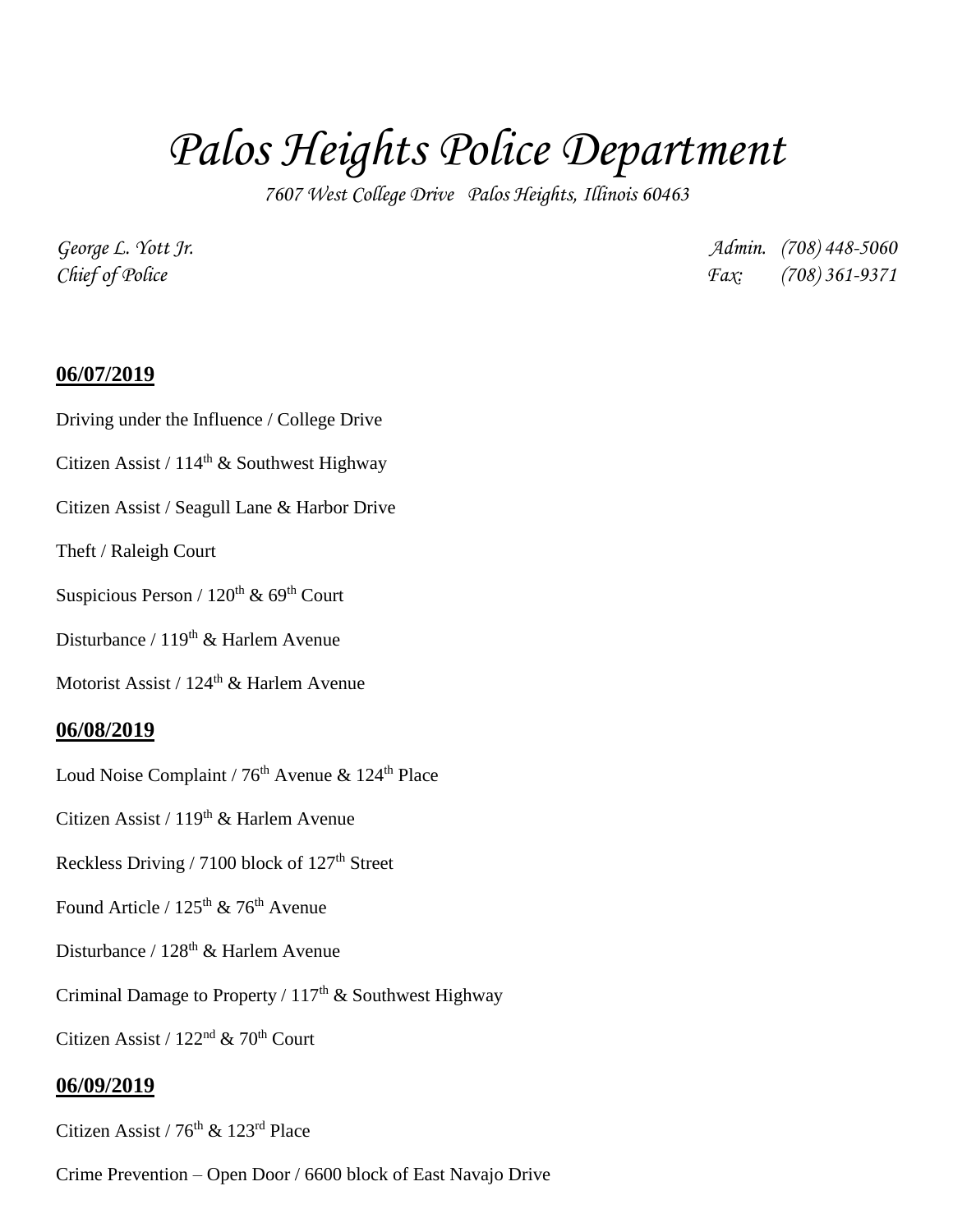- Motorist Assist /  $130<sup>th</sup>$  & Ridgeland Avenue Loud Noise Complaint / 7400 block of College Drive Suspicious Person / Harlem Avenue & Ishnala Drive Suspicious Person /  $125<sup>th</sup>$  & Nashville Avenue Lock Out / 7100 block of 127<sup>th</sup> Street Telephone Harassment / Cedar Creek Court Domestic / 76<sup>th</sup> & Arquilla Drive Domestic /  $130^{th}$  &  $71^{st}$  Court **06/10/2019** Missing Person /  $122<sup>nd</sup>$  &  $80<sup>th</sup>$  Avenue Citizen Assist / 127<sup>th</sup> & Harlem Avenue Warrant /  $76<sup>th</sup>$  & College Drive Suspicious Vehicle /123<sup>rd</sup> & 74<sup>th</sup> Avenue Found Article / Princeton Lane Juvenile Problems / 123rd & 73rd Avenue Lock Out /  $122<sup>nd</sup>$  & 69<sup>th</sup> Avenue Citizen Assist /  $76<sup>th</sup>$  & College Drive Juvenile Problems / 7700 block of 127<sup>th</sup> Street Domestic /  $130^{th}$  &  $71^{st}$  Court Deceptive Practice / 7100 block of 127<sup>th</sup> Street Solicitor Complaint / 122<sup>nd</sup> & 71<sup>st</sup> Court Domestic / 125<sup>th</sup> & 73<sup>rd</sup> Avenue **06/11/2019** Suspicious Person /  $72<sup>nd</sup>$  & College Drive
- Theft /  $124^{\text{th}}$  & Melvina Avenue
- Hit and Run / Ridgeland Avenue